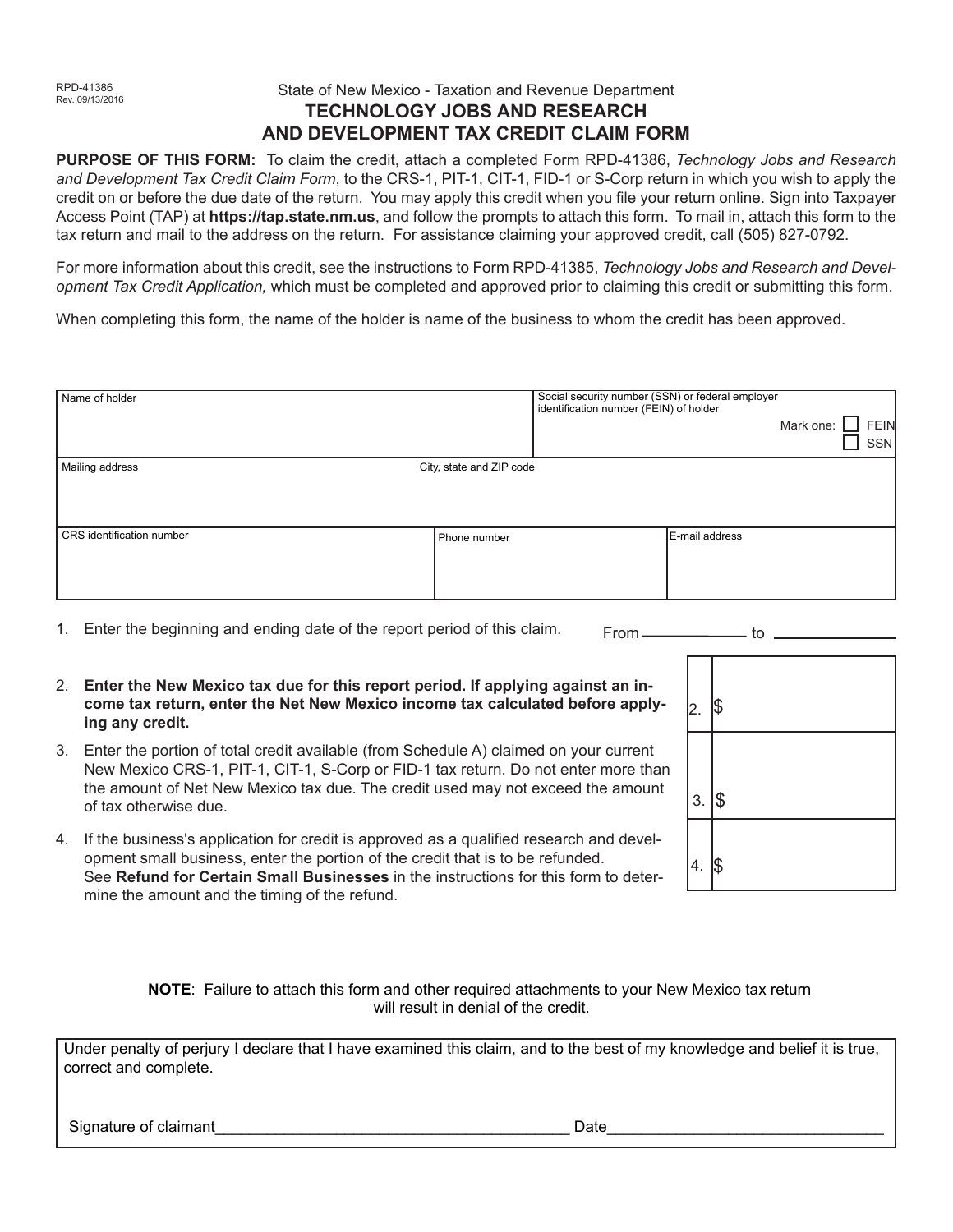## State of New Mexico - Taxation and Revenue Department **TECHNOLOGY JOBS AND RESEARCH AND DEVELOPMENT TAX CREDIT CLAIM FORM Schedule A**

Once the technology jobs and research and development tax credit is approved, complete and attach Form RPD-41386, *Technology Jobs and Research and Development Tax Credit Claim Form,* including Schedule A, to your New Mexico tax return. If claiming the credit against income taxes, also attach the applicable tax credit Schedule PIT-CR, CIT-CR, S-Corp-CR or FID-CR.

| $(a)$<br>Credit number                                                   | (b)<br>Date of approval | (c)<br>Amount of credit<br>approved | (d) Credit previously<br>claimed | (e)<br>Unused credit $[(c) - (d)]$ | (f)<br>Amount applied to the<br>attached return |  |  |  |
|--------------------------------------------------------------------------|-------------------------|-------------------------------------|----------------------------------|------------------------------------|-------------------------------------------------|--|--|--|
|                                                                          |                         |                                     |                                  |                                    |                                                 |  |  |  |
|                                                                          |                         |                                     |                                  |                                    |                                                 |  |  |  |
|                                                                          |                         |                                     |                                  |                                    |                                                 |  |  |  |
|                                                                          |                         |                                     |                                  |                                    |                                                 |  |  |  |
|                                                                          |                         |                                     |                                  |                                    |                                                 |  |  |  |
|                                                                          |                         |                                     |                                  |                                    |                                                 |  |  |  |
|                                                                          |                         |                                     |                                  |                                    |                                                 |  |  |  |
|                                                                          |                         |                                     |                                  |                                    |                                                 |  |  |  |
|                                                                          |                         |                                     |                                  |                                    |                                                 |  |  |  |
|                                                                          |                         |                                     |                                  |                                    |                                                 |  |  |  |
|                                                                          |                         |                                     |                                  |                                    |                                                 |  |  |  |
|                                                                          |                         |                                     |                                  |                                    |                                                 |  |  |  |
|                                                                          |                         |                                     |                                  |                                    |                                                 |  |  |  |
| <b>TOTAL credit available</b><br>Enter the sum of column (f) here and on |                         |                                     |                                  |                                    |                                                 |  |  |  |

Enter the sum of column (f) here and on line 3 of Form RPD-41386.